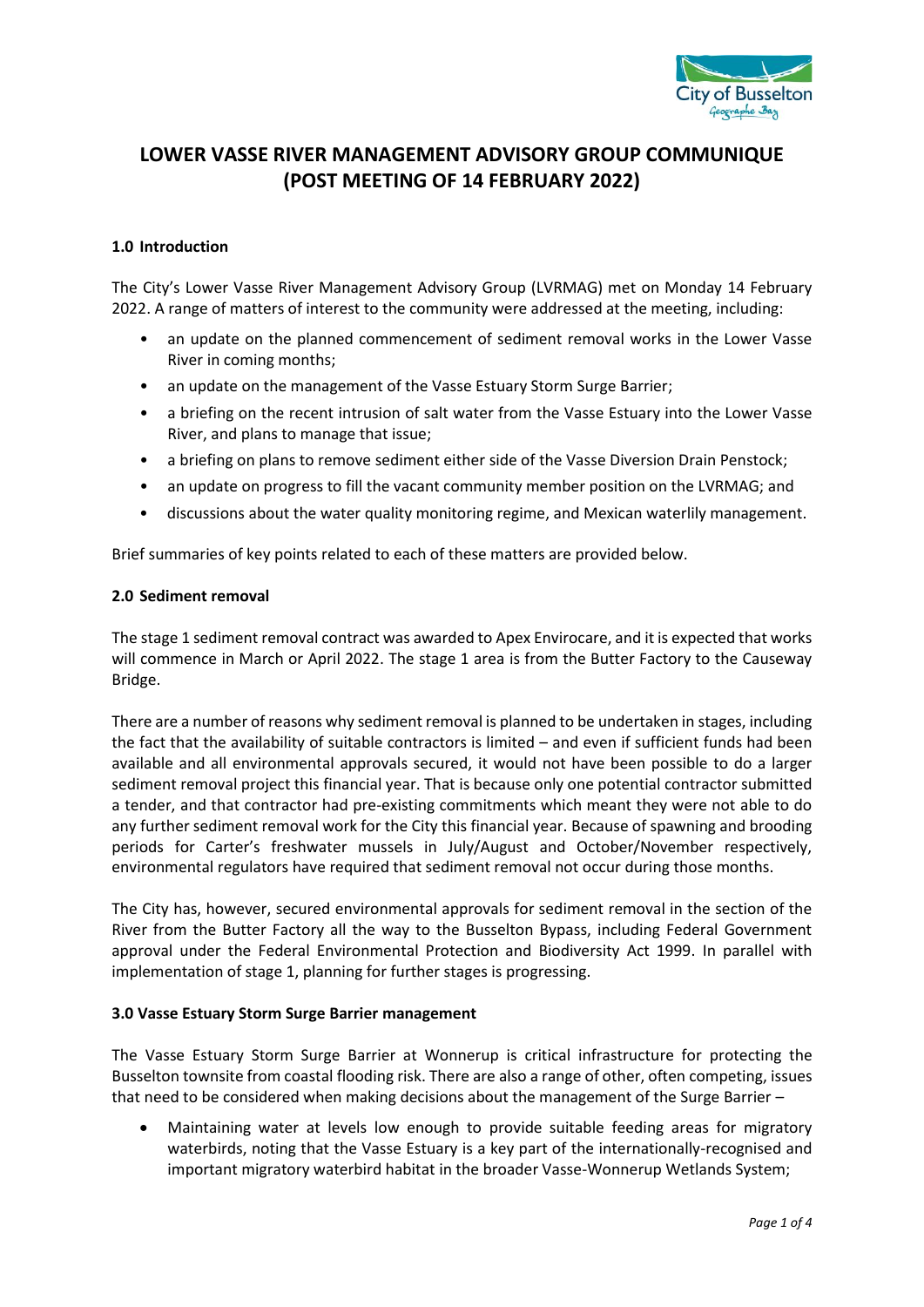

- Mitigating the risk of saltwater intrusion into the Lower Vasse River, which contains habitat for the critically endangered Carter's freshwater mussel, which has a very low tolerance for salinity – noting that saltwater intrusion last summer resulted in a significant Mussel die-off;
- Maintaining water quality in the Vasse Estuary Channel to mitigate risks of fish kill events in the Channel; and
- Reducing the exposure to the air of sediments that have accreted in the portion of the Channel near Estuary View Drive in Wonnerup, and which creates significant odour problems for nearby residents in summer.

Management decisions for the Surge Barrier are a matter for the Vasse Wonnerup Wetlands Partnership. The Partnership is led by the Department of Water and Environmental Regulation. Other members are the Department of Biodiversity, Conservation and Attractions, Department of Primary Industries and Regional Development, Water Corporation and City of Busselton. The Department of Biodiversity, Conservation and Attractions also has a key regulatory role.

The Partnership has recently had to obtain approval from the Department of Biodiversity, Conservation and Attractions for a management approach which would see summer water levels on average at a slightly higher level than was common prior to 2014, but slightly lower than in more recent summers. That change reflected concerns that the higher levels in previous years had negatively impacted waterbird habitat and, due to the erosion of a natural barrier separating the estuary from the Lower Vasse River, had contributed to the salt water intrusion into the Lower Vasse River last summer.

There have been more significant odour issues for Estuary View Drive residents this summer, relative to recent summers. For the last two years the water levels have been increased slightly at the end of summer to cover sediments at Estuary Drive to improve odour issues. With the change in management approach the ability to increase water levels is now restricted. The Department of Water and Environmental Regulation is planning a sediment removal project this winter, which would reduce the height of the sediment to mitigate the risk of it being exposed to the air, and thereby reducing odour impacts on nearby residents.

## **4.0 Salt water intrusion into the Lower Vasse River**

The salt water intrusion into the Lower Vasse River last summer resulted from relatively high water levels in the Vasse Estuary, coupled with the erosion of some natural barriers that have historically separated the River and Estuary during summer. Despite the slightly lower levels maintained in the Vasse Estuary Channel this summer, strong and persistent easterly winds in late January and early February resulted in an increase in water levels at the western end of the Estuary, adjacent to the River, by up to 20 centimetres. That resulted in the River and Estuary being reconnected, and the movement of saline water into the River.

Because of the installation of additional real-time monitoring infrastructure over the last year, the issue was identified relatively early, although not early enough to prevent some salt water reaching the River. At this stage it is hoped that there will not be significant impacts on Carter's freshwater mussels. With the guidance and support of the Vasse Wonnerup Wetlands Partnership, the City of Busselton and Water Corporation have constructed a temporary sand bund to separate the Estuary and the River, and mitigate the risk of further salt water intrusion this year. The potential need for a similar temporary strategy next summer and/or a more permanent mitigation strategy in the future will also be considered by the City and other stakeholders during the course of 2022 and beyond.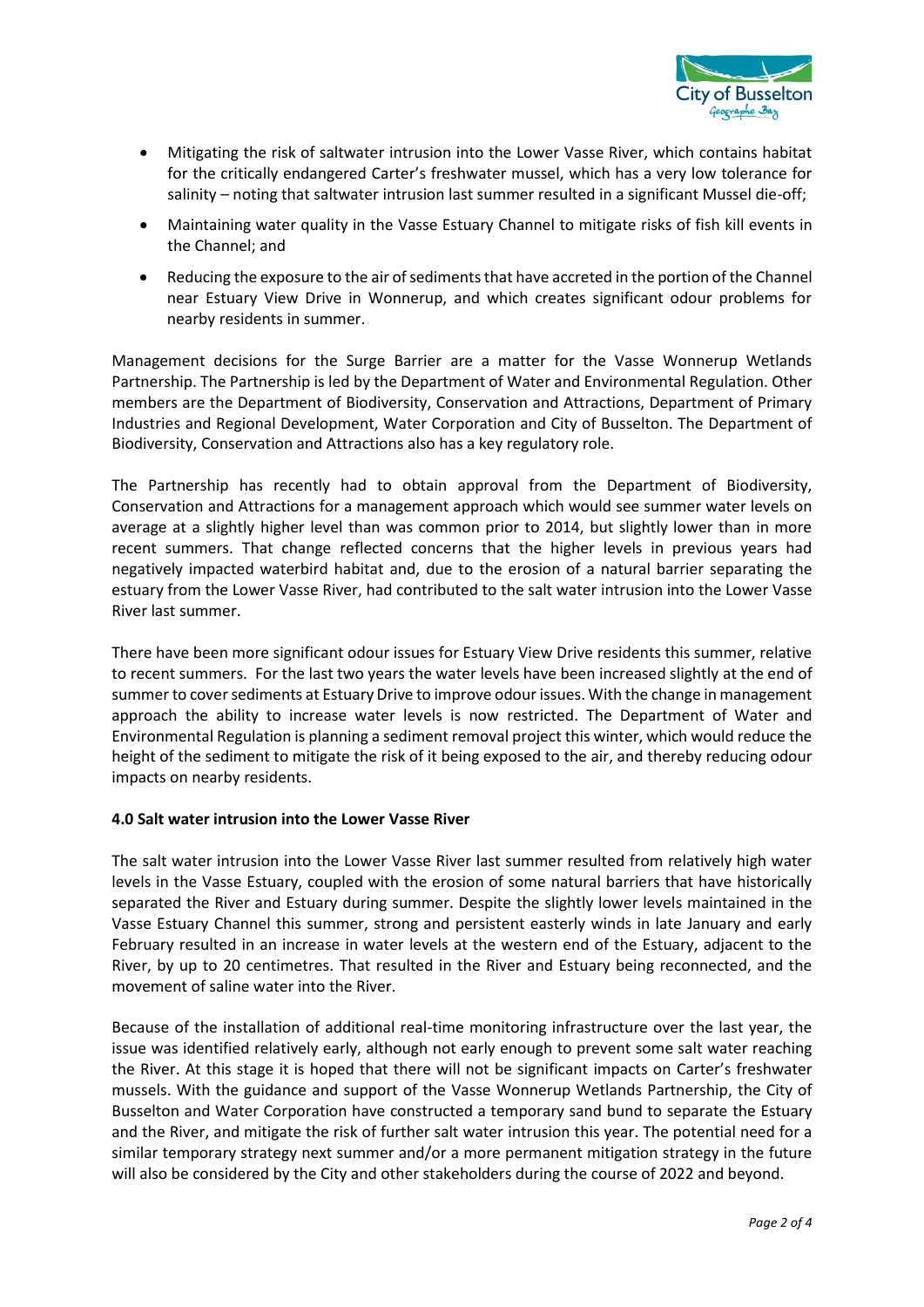

## **5.0 Closing of Vasse Diversion Drain penstock and sediment removal**

Over the next couple of months, Water Corporation will be undertaking some work in the main channel of the Lower Vasse River in its upper end, just downstream of the new penstocks. This will involve the removal of sediment in the main channel of the River, from the base structure at the outlet of the penstocks for approximately 200m downstream. The accumulation of sediment in this section of the river means that the culverts do not operate at 100% efficiency, and it makes flow measurement difficult due to back-flooding at lower flow rates. In order to undertake these works, the penstocks will be closed from next week, so that heavy machinery can access this section of the river. Once the clearing of the sediment in the main-channel is complete, the culverts will be opened again at full capacity.

#### **6.0 Community member vacancy**

Advertising to seek expressions-of-interest to fill the vacant community member position commenced 13 January and closed 18 February. Consideration of any expressions-of-interest received will occur in coming weeks.

#### **7.0 Water quality monitoring and Mexican waterlily management**

The Department of Water and Environmental Regulations undertakes fortnightly phytoplankton monitoring in the Lower Vasse River at the pedestrian bridge on Peel Terrace, downstream from the Strelly Street bridge and at the Busselton Bypass bridge. A community member of the LVRMAG raised the issue that there had been a recent deterioration of water quality upstream from the Strelly Street bridge, and it was requested that the Department of Water and Environmental Regulations review whether the Strelly Street monitoring site should be relocated.

There was also some discussion about Mexican waterlily management. The City has undertaken strategic control of Mexican waterlily in the river in most recent years. This allows for the maintenance of areas of open water, while minimising adverse impacts and to some degree mitigating algal blooms in these areas. The use of chemicals to control the lilies is preferred over mechanical harvesting by machinery due to the high rates of regrowth following removal with mechanical harvesting. Extensive monitoring undertaken in 2018/19 demonstrated no decrease in oxygen levels as a result of the spraying which could have presented a risk to aquatic organism.

Concerns were recently raised by members of the community that the use of chemicals to spray the Mexican waterlily could have resulted in the death of Carter's Freshwater Mussels last year. The Mexican waterlilies were not sprayed in 2021, due to an early start to winter rains and resulting dieoff of the plants, ongoing monitoring will continue to ensure there are no detrimental impacts to aquatic fauna.

#### **8.0 Access to further information**

Group members and members of the public can also find information relating to the River and its management on the City and Revitalising Geographe Waterways websites, via the following links –

- Wetlands and Waterways » City of Busselton
- Lower Vasse River RGW (dwer.wa.gov.au)